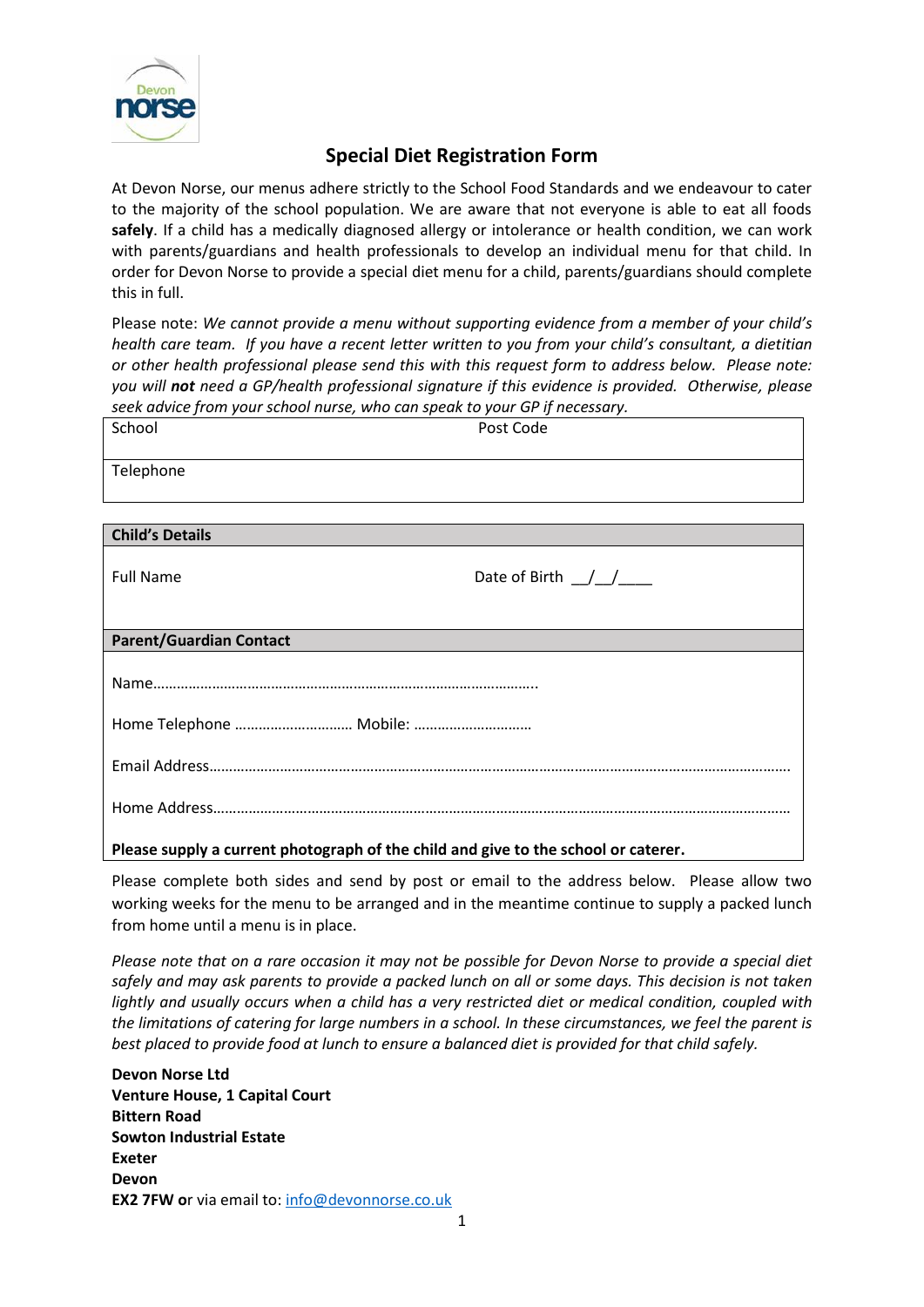

## **Menu Planning**

This menu will be planned around eliminating the reported allergen/s. The menu will be nutritionally balanced where possible and as close to the standard menu as the diet will allow. The Devon Norse kitchens are nut free environments and we take every precaution to eliminate cross contamination with all allergens. However, we cannot guarantee 100% allergen free.

## *Please ring or indicate:*

Lunch required all week: Yes / No If no state occasions when not required:

## **MENU REQUIREMENTS**

Please indicate the Food (triggers) to be excluded from the menu:

| Gluten |  | Wheat |  |
|--------|--|-------|--|
| Milk   |  | Eggs  |  |
| Fish   |  | Soya  |  |
| .      |  |       |  |

Other foods:

Please give brief description of symptoms:

Injectable treatment required in an emergency: Yes / No Care Plan in Place: Yes / No

| GP or other Health Professional and Parents/Guardians signature                                                                                                   |  |  |
|-------------------------------------------------------------------------------------------------------------------------------------------------------------------|--|--|
| I can confirm that this child needs to exclude the foods indicated above. This is due to an<br>Intolerance / Allergy / Coeliac disease or other Medical Condition |  |  |
|                                                                                                                                                                   |  |  |
|                                                                                                                                                                   |  |  |
| Parent / Guardian Signature  Norse Rep                                                                                                                            |  |  |